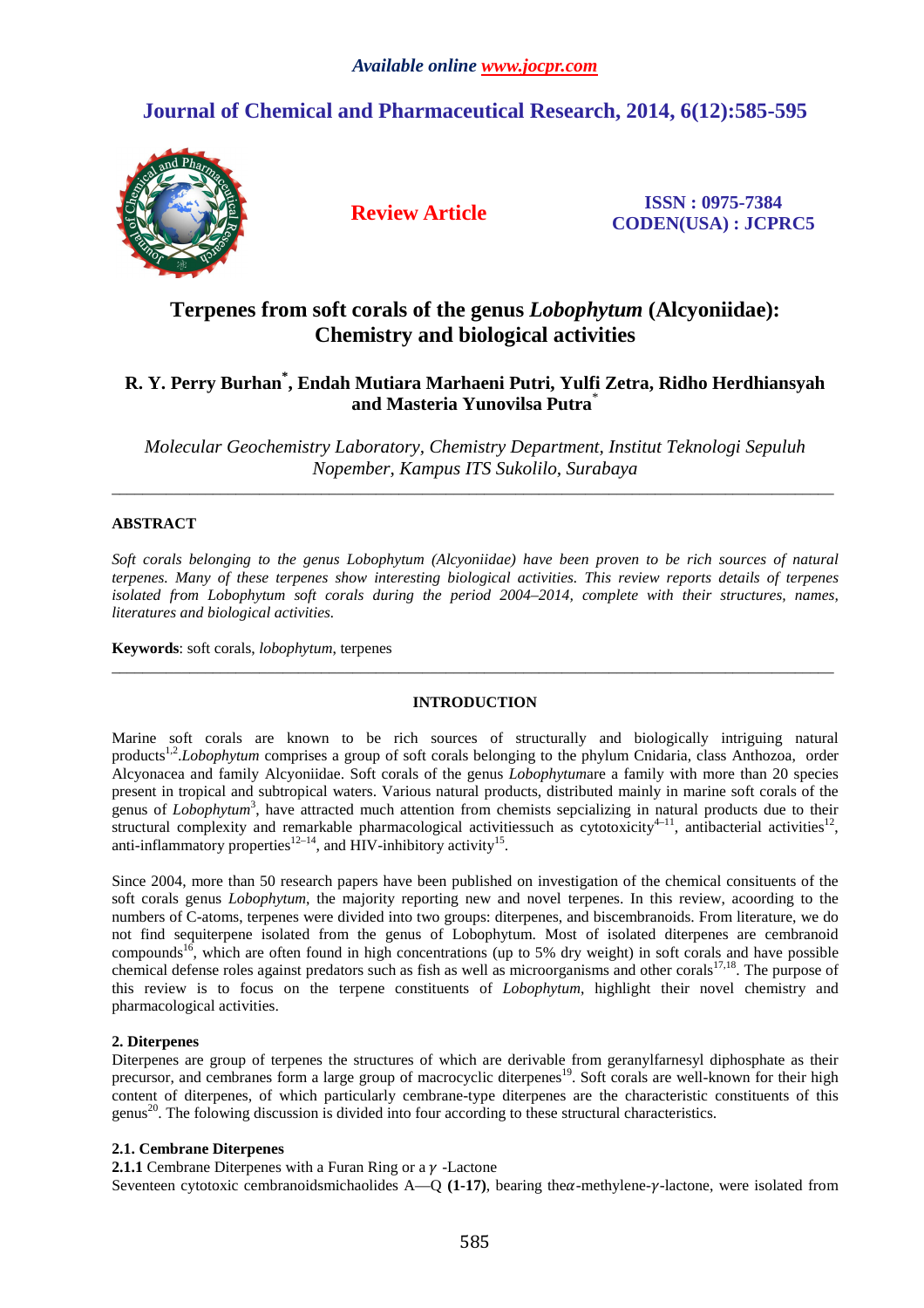the CH<sub>2</sub>Cl<sub>2</sub> extract of the Formosan soft coral *Lobophytum michaelae* TIXIER-DURIVAULT (Alcyonidae)<sup>21,22</sup>. Compounds **2** and **6** showed potent cytotoxicity against HT-29 and P-388 cell lines. Compounds**8**and **9** showed moderate cytotoxity against HT-29 and P-388 cell lines. Hydroxylation at C-14 together with anα-exo-methylene-γlactone and a 3,4-trisubstituted epoxy may be important for potent cytotoxicity.

*\_\_\_\_\_\_\_\_\_\_\_\_\_\_\_\_\_\_\_\_\_\_\_\_\_\_\_\_\_\_\_\_\_\_\_\_\_\_\_\_\_\_\_\_\_\_\_\_\_\_\_\_\_\_\_\_\_\_\_\_\_\_\_\_\_\_\_\_\_\_\_\_\_\_\_\_\_\_*

Chemical investigation of the Et2O-soluble fraction from an acetone extract of the soft coral *Lobophytum sp*., collected at the Lingshui Bay, Hainan Province, China, led to the isolation of six cembranolide, lobophytolides A – F(18-23), all containing an  $\alpha$ -methylidene-  $\gamma$ -lactone moiety<sup>23</sup>. Their structures, including their relative configuration, were elucidated by extensive analyses of the spectroscopic data.

The soft coral *Lobophytum durum*, resulted seventeen cembranolide named durumolides A-L**(24-35)**with a *trans*fused  $\alpha$ -methylene-γ-lactone and durumolides M–Q**(36-40**) possessing an  $\alpha$ -methoxymethyl-γ-lactone<sup>3,12,13</sup>. Compounds **24-35** were determined mainly through NMR techniques and HR-ESI-MS analysis. Moreover, the absolute configuration of **26**, **29**, and **33** were established by application of modified Mosher's method. The antibacterial activities, anti-inflammatory effects, and anti-HCMV (Human cytomegalovirus) endonuclease activity of durumolides A–L **(24-35)**were also evaluated in vitro. Anti-inflammatory activity of **24**, **26**, **29**, and **34**(10 μM) significantly reduced the levels of the iNOS protein to  $34.7 \pm 7.9\%$ ,  $0.0 \pm 0.0\%$ ,  $0.8 \pm 0.6\%$  and  $5.7 \pm 2.2\%$ , respectively, and COX-2 protein to  $62.5\pm4.3\%$ ,  $42.5\pm8.6\%$ ,  $47.8\pm9.0\%$  and  $71.6\pm5.8\%$ , respectively. Compounds **24-26** and **28** revealed greater antibacterial potential than the positive control (ampicilin) against *Salmonella enteritidis*. Compounds **25 and 26**exhibite significant antibacterial activity at a concentration of 100 μg/disk and compound **24** andcompound **28** at concentration of 200 μg/disk, and compound 27 at concentration of 250 μg/disk. The results for inhibition of HCMV endonuclease activity assay are all negative at a concentration of 1 mg/mL $^{12}$ .

Durumolides M-Q **(36-40)**were evaluated in vitro for the cytotoxicity against A-459 (human lung adenocarcinoma), HT-29 (human colon adenocarcinoma), and P-388 (mouse lymphocytic leukemia) cancer cell lines, and antiviral activity against human cytomegalovirus. Preliminary cytotoxic screening revealed that compound **39** exhibited cytotoxicity against P-388 (mouse lymphocytic leukemia) cell line with an  $ED_{50}$  of 3.8  $\mu$ g/mL. Moreover, compound **40** showed significant antiviral activity against human cytomegalovirus with an IC<sub>50</sub> of 5.2  $\mu$ g/mL<sup>13</sup>.

The soft coral *Lobophytum crassum*(Von Marenzeller, 1886) was collected atDongsha Island, Taiwan, at a depth of 6 m, has led to the isolation of lobocrasol**(41)**<sup>11</sup>, possessing an unprecendented diterpenoid skeleton. Compound **41**exhibited cytotoxicity against the P-388 cell with  $ED_{50}$  of 3.2  $\mu$ g/mL.

Lobocrassin A**(42)** isolated from *Lobophytum crassum*, collected at the coast of northeast Taiwan at a depth of 10 m. Compound **42**is the first cembranoid possessing an α-chloromethyl-α-hydroxy-γ-lactone functionality and is the first chlorinated cembranoid from soft corals belonging to the genus *Lobophytum*<sup>2</sup> .

Chemical investigation of the Dongsha Atoll soft coral *Lobophyum crassum* has afforded four cembranoids crassumols B-C **(43-44)**and 13-acetoxysarcophytoxide **(45)**<sup>27</sup>. The cytotoxicity and anti-HCMV (Human cytomegalovirus) activities of compounds **43-44**and **56**were evaluated in vitro. Compound **45**exhibited cytotoxicity against A-549 (human lung carcinoma) cell line with an ED<sub>50</sub> of 3.6 µg/mL.Crassumol G(46), wasisolated from the methanol extract of the Vietnamese soft coral *Lobophytum crassum*<sup>28</sup>. The anti-inflammatory activity of compounds **46** were evaluated by the inhibitory effect on tumor necrosis factor-alpha (TNF*α*)-induced nuclear factor-kappa B (NF-*κ*B) transcriptional activation in HepG2 cells.

Two new 7,8-epoxycembranoids, namely (2S\*,7S\*,8S\*,12R\*,1Z,3E,10E)-7,8:2,16-diepoxycembra-1(15),3,10-trien-12-ol **(47)** and (2S\*,7S\*,8S\*,11R\*,1Z,3E)-7,8:2,16-diepoxycembra-1(15),3,12(20)-trien-11-ol **(48)**were isolated from a Chinese soft coral *Lobophytum sp*., collected by hand on a coral reef off Ximao island (Sanya Bay, Hainan Province, China) at a depth of 8 m<sup>33</sup>.Compounds 47-48 were tested for the inhibitory effect on lipopolysaccharide (LPS)-induced nitric oxide (NO) production in mouse peritoneal macrophages (PEM*Φ*). The bioassay results revealed that compounds **47-48** showed weak activity  $(IC_{50} > 10 \mu M)$ . In addition, compounds **47-48**were weakly cytotoxic against mouse PEM*Φ* (IC50>10 *µ*M).

A new hydroperoxy-substituted cembranoid diterpene, 2-hydroperoxysarcophine **(49)**was isolated from the marine soft coral *Lobophytum crassum*collected in the sea waters of Hainan island. Also isolated were two other cembranoid diterpenes, obtained for the first time from a natural source, *i.e.*, 7*b*,8*b*-epoxy-4*a*-hydroxycembra-1(15),2,11-trien-16,2-olide**(50)** and 7*b*,8*b*-epoxy-4*b*-hydroxycembra-1(15),2,11-trien-16,2-olide**(51)**<sup>36</sup>. Their structures and relative configurations were elucidated on the basis of extensive spectroscopic analyses including 1Dand 2D-NMR, and HR-ESI-MS experiments.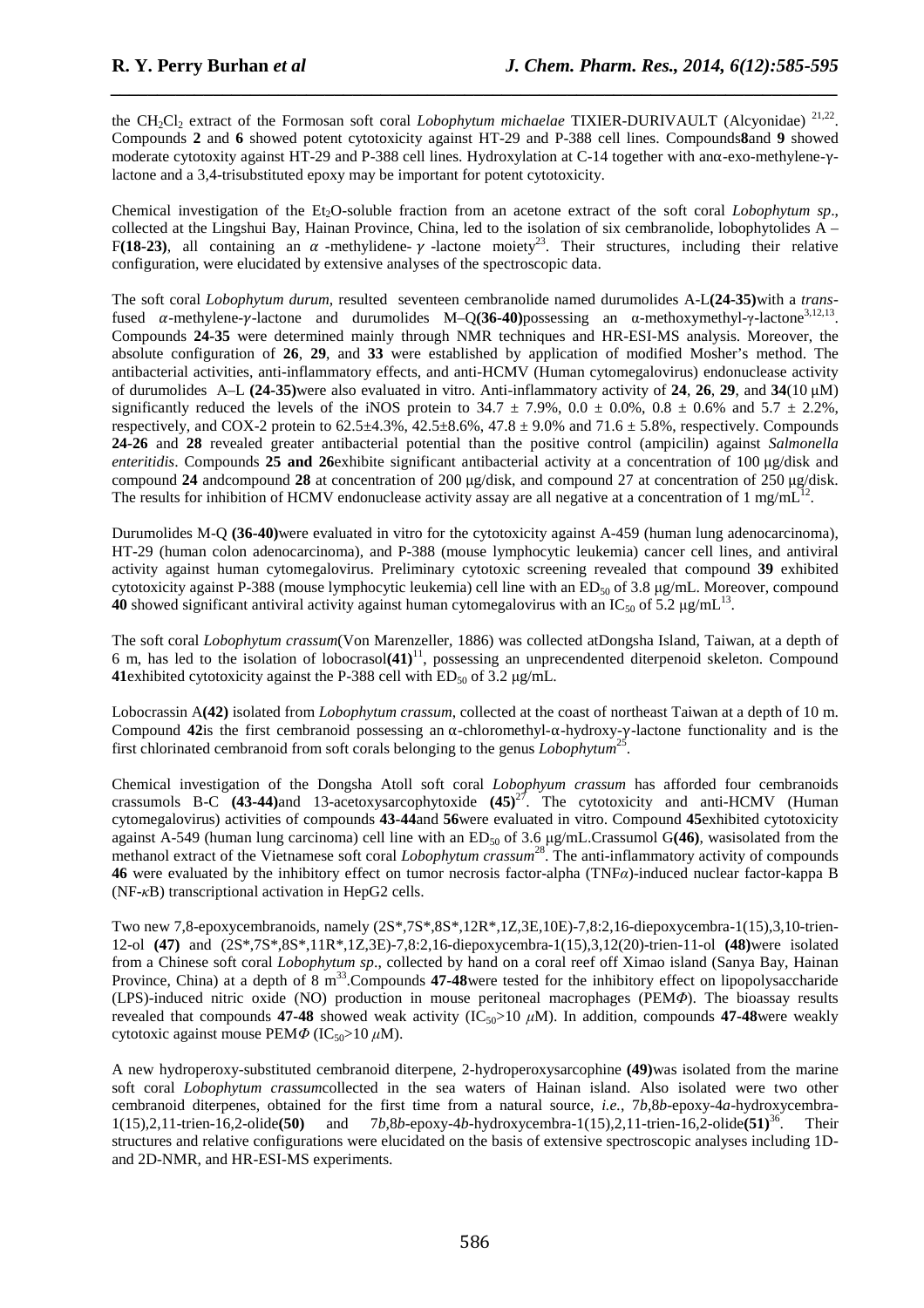

Sarcophytolin D(52)have been isolated from the soft coral *Lobophytum sarcophytoides*<sup>38</sup>. The relative structures of **52**were elucidated on the basis of extensive spectroscopic and the absolute configurations of **52**were determined by Mosher's method and CD spectrum. The in vitro anti inflammatory effect of **52**was tested. In this assay, the upregulation of the pro-inflammatory iNOS and COX-2 proteins of LPS-stimulated RAW264.7 macrophage cells was evaluated using immunoblot analysis. At a concentration of 10 µM, compound **52**was found to effectively reduce the levels of iNOS to 38.4±14.9%.

Two unnamed cembrane di terpenes, **53-54**were isolated from an Okinawan soft coral *Lobophytum crassum*<sup>39</sup>. The structures of these two new cembranoids were determined on the basis of spectroscopic evidence. In particular, the absolute stereochemistry of **53**and **54**were elucidated by the application of the modified Mosher's method and circular dichroism (CD) spectral data. The inhibitory effects of compounds **53**-**54**on LPS induced NO production against Raw 264.7 cells were evaluated. Compounds **53**and **54**showed significant inhibitory effect of NO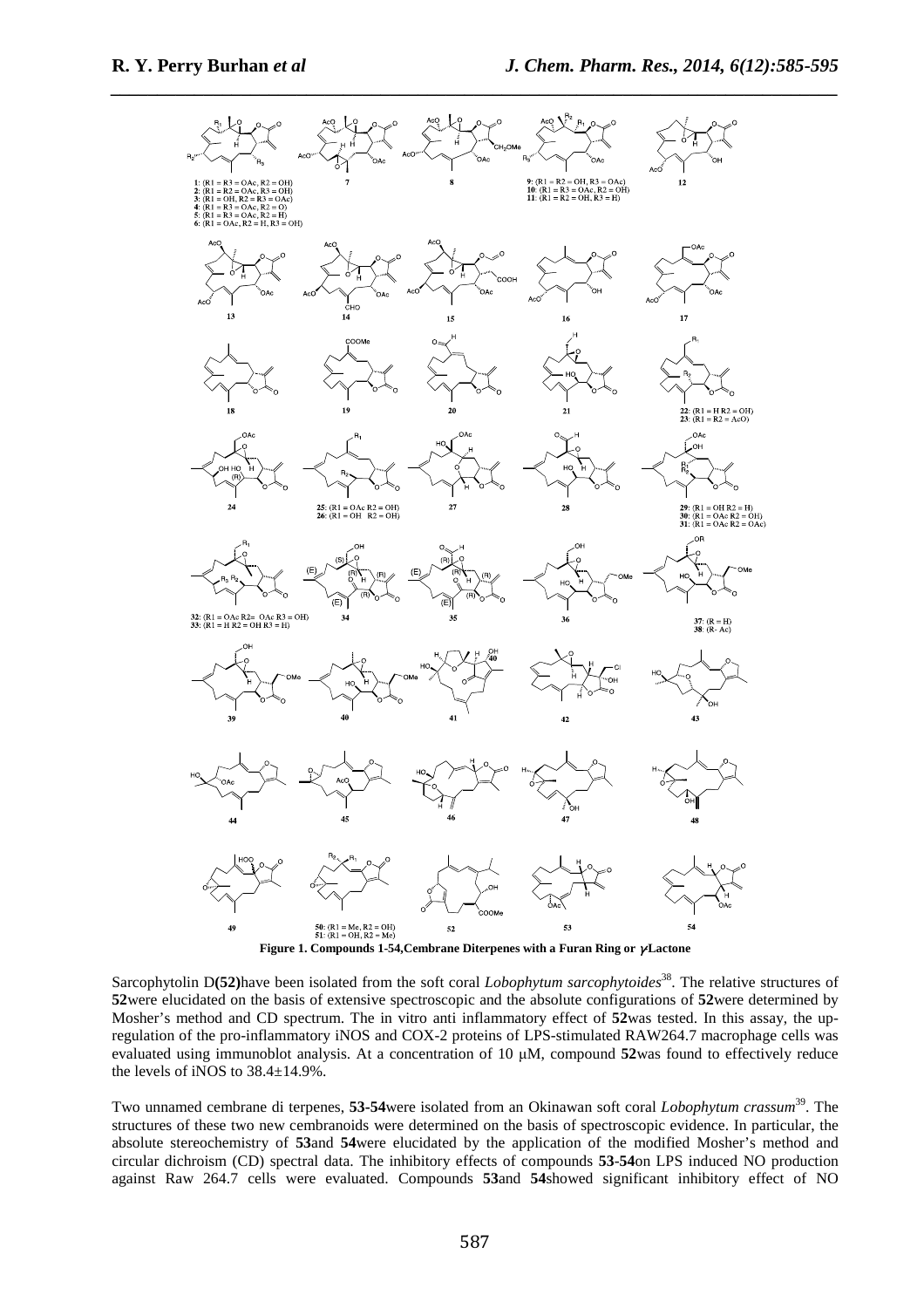production, and their IC<sub>50</sub> (3.8 $\pm$ 0.97 and 4.0 $\pm$ 0.91)values were less than 10  $\mu$ M (107.3 $\pm$ 5.5 and 100.0 $\pm$ 6.6) without any cytotoxic effect. These data indicated that the  $\alpha$ -methylene- $\gamma$ -lactone moiety obviously plays a role for an inhibitory effect on NO production. The inhibitory mechanism of these cembranoids was confirmed by the inhibition of inducible NO synthase (iNOS) expression *via* suppression of a transcription factor nuclear factor k B (NF-k B).

*\_\_\_\_\_\_\_\_\_\_\_\_\_\_\_\_\_\_\_\_\_\_\_\_\_\_\_\_\_\_\_\_\_\_\_\_\_\_\_\_\_\_\_\_\_\_\_\_\_\_\_\_\_\_\_\_\_\_\_\_\_\_\_\_\_\_\_\_\_\_\_\_\_\_\_\_\_\_*

#### $2.1.2$   $\delta$ -Lactone-type Cembrane Diterpenes

Durumhemiketalolides A-C **(55-57)** also isolated from the soft coral *Lobophytum durum*<sup>14</sup>. This compounds characterized as possessing a hemiketal tetrahydropyran ring and anα-methylene-δ-lactone ring *cis*-fused to a 14membered ring. Compounds **55-57**were evaluated for anti-inflammatory activity using RAW 264.7 macrophages, anti-HCMV (human cytomegalovirus) endonuclease activity, and antibacterial activity against *Salmonella enteritidis*  (ATCC13076).



**Figure 2. Compounds 55-57, Cembrane Diterpenes with an** −**Lactone** 

#### **2.1.3The isopropyl(ene)-type Cembrane Diterpenes**

Crassumol A**(58)** was isolated from the Dongsha Atoll soft coral *Lobophytum crassum.* The structures of **58**was isolated elucidated by extensive NMR and HR-ESI-MS experiments. The cytotoxicity and anti-HCMV (Human cytomegalovirus) activities of 58 were evaluated *in vitro* but do not show activity<sup>27</sup>.

From the EtOAc extract of a Chinese soft coral *Lobophytum* sp., has affordedtwo new cembranes, namely (4\*,7*S*\*,8*S*\*,1*Z*,2*E*,11*E*)-16-acetoxy-7,8-epoxycembra-1(15),2,11-trien-4-ol **(59)** and (7*S*\*,8*S*\*,15*S*\*,1*E*,3*E*,11*E*)- 7,8-epoxycembra-1,3,11-trien-15,16-diol**(60)<sup>33</sup> .**Compounds **61-62**were tested for their inhibitory effects on lipopolysaccharide (LPS)-induced nitric oxide (NO) production in mouse peritoneal macrophages (PEM*Φ*). The bioassay results revealed that compounds **59**showed moderate inhibition with an inhibitory concentration 50% (IC50) of 5.6 *µ*M.

Lobocrassins C-E **(61-63)**were isolated from the soft coral *Lobophytum crassum*, collected by hand using scuba equipment off the coast of northeast Taiwan at a depth of 10  $m^{25}$ . 16-hydroxy-sinulariol C(64)<sup>37</sup> **was isolated from the Hainan soft coral** *Lobophytum sp*. Compound **64**was tested for cytotoxicity agains human lung adenocarcinoma A-549 and human promyelocytic leukemia HL-60 tumor cell lines, but did not show activity at a concentration of 20 µg/mL.The chemical investigation of soft coral *Lobophytum sarcophytoides* has led to the discovery of three cembranoids, sarcophytolins A-C**(65-67)<sup>38</sup>**. Sarcophytolin B**(66)** was shown to exhibit cytotoxicity toward a limited panel of cancer cell lines. The in vitro anti-inflammatory effect of **65-67**were tested. In this assay, the up-regulation of the pro-inflammatory iNOS and COX-2 proteins of LPS-stimulated RAW264.7 macrophage cells was evaluated using immunoblot analysis. At a concentration of 10 *µ*M, Compounds**65-67**were found to effectively reduce the levels of iNOS to  $39.0 \pm 14.1$ % and  $24.4 \pm 11.3$ %<sup>38</sup>.

Twounnamed cembrane diterpenes**68-69**were isolated from an Okinawan soft coral *Lobophytum crassum*. The structures of these two new cembranoids were determined on the basis of spectroscopic evidence<sup>39</sup>.

#### 2.1.4 **Cembrane Diterpenes with Furanidines Rings**

Four new cembranoid diterpenes lobocrasols A-D **(70-73)** were isolated from the methanol extract of the soft coral *Lobophytum crassum*<sup>24</sup>. The sample of *L. crassum* collected in Con Co, Quangtri, Vietnam. The anti-inflammatory effects of isolated compounds were evaluated using NF-κB luciferase and reverse transcription polymerase chain reaction (RT-PCR). Compounds **70** and **71** significantly inhibited TNFα induced NF-κB transcriptional activity in HepG2 cells in a dose-dependent manner, with IC<sub>50</sub> values of 6.30  $\pm$  0.42 and 6.63  $\pm$  0.11 µM, respectively. Furthermore, the transcriptional inhibition of these compounds was confirmed by a decrease in cyclooxygenase-2  $(COX-2)$  and inducible nitric oxide synthase (iNOS) gene expression levels in HepG2 cells<sup>24</sup>. The structure–activity relationships of compounds **70-73**indicated that the presence of an epoxy group at C-1/C-15 is necessary for the anti-inflammatory activity of these compounds.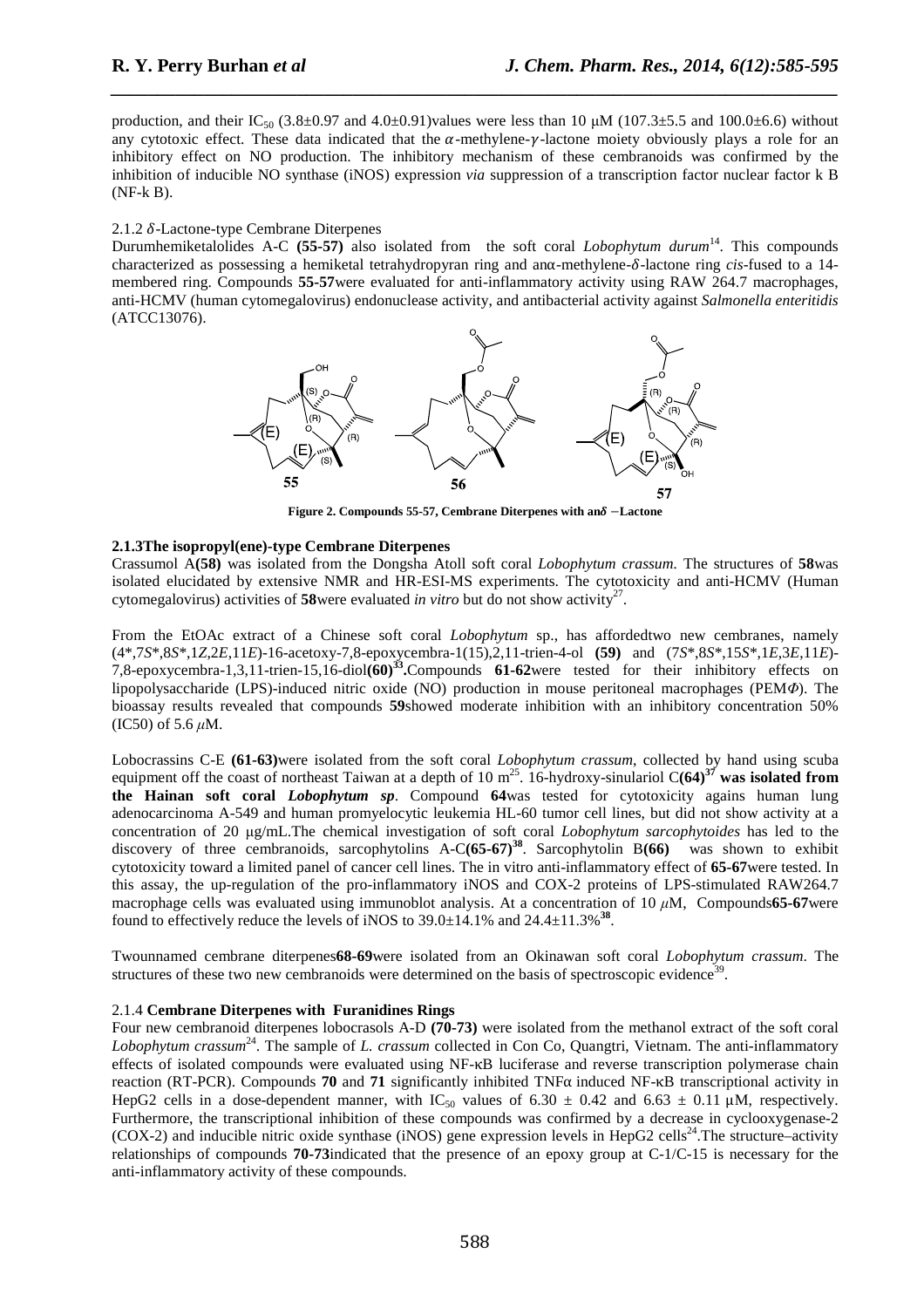

*\_\_\_\_\_\_\_\_\_\_\_\_\_\_\_\_\_\_\_\_\_\_\_\_\_\_\_\_\_\_\_\_\_\_\_\_\_\_\_\_\_\_\_\_\_\_\_\_\_\_\_\_\_\_\_\_\_\_\_\_\_\_\_\_\_\_\_\_\_\_\_\_\_\_\_\_\_\_*

**Figure 3. Compounds 58-69, The isoprpyl(ene)-type Cembrane Diterpenes** 

From a methanol extract of *L. laevigatum* collected at Khanh Hoa province, Viet Nam, four cembranoids with unusual tetrahydrofuran functionalities, namely laevigatol A–D  $(74-77)$  were isolated<sup>26</sup>. The structures of compounds **74-77** were elucidated by extensive spectroscopic analyses, and the absolute stereochemistry of **74** was determined using the modified Mosher's method. The anti-inflammatory activity of compounds compounds **74-77** were evaluated through the inhibition of TNF $\alpha$ -induced NF- $\kappa$ B luciferase reporter, and by attenuation of TNF $\alpha$ induced pro-inflammatory protein (iNOS and COX-2) expression in Hep-G2 cells. Compounds **74-75** showed dosedependent inhibitory effects on the  $TNF\alpha$ -induced  $NF\kappa B$  transcriptional activity in Hep-G2 cells. Moreover, compounds **74-75** significantly inhibited the induction of COX-2 and iNOS mRNA dose-dependently, indicating that these compound attenuated the synthesis of these transcripts at the transcriptional level. These primary results suggested that compounds **74-75** might be useful anti-inflammatory agents for human<sup>26</sup>.

Crassumols D–F**(78-80)**were isolated from the methanol extract of the Vietnamese soft coral *Lobophytum crassum* <sup>28</sup>. The anti-inflammatory activity of compounds **78-80**were evaluated by the inhibitory effect on tumor necrosis factor-alpha (TNF*α*)-induced nuclear factor-kappa B (NF-*κ*B) transcriptional activation in HepG2 cells. Compound **79**(IC50=9.23 $\pm$  1.66  $\mu$ M) exhibited significant inhibitory effect, whereas the other compounds were inactive.

Five cembranoids, namely crassumolides A–F  $(81-86)^{29}$ , were isolated from the soft coral *Lobophytum crassum*, collected off the coast of Kenting. Compound **83** was isolated for the first time from a natural source. The structures of these compounds were elucidated by extennsive spectroscopic analysis. The absolute stereochemistry of **81**was determined by the modified Mosher's method. The cytotoxicity of Compounds **81-84** and **86** against human liver carcinoma (HepG2 and HepG3), human breast carcinoma (MCF-7 and MDA-MB-231), human lung carcinoma (A-549), and human oral cancer cells (Ca9-22) was studied, and the ability of Compounds **81-84**and **86**to inhibit upregulation of the pro-inflammatory iNOS (inducible nitric oxide synthase) and COX-2 (cyclooxygenase-2) proteins in LPS (lipopolysaccharide)- stimulated RAW264.7 macrophage cells was also evaluated. Compounds **81**and **83** were cytotoxic toward Ca9-22 cancer cells with IC<sub>50</sub> of 3.2  $\mu$ g/mL and 1.7  $\mu$ g/mL, respectively<sup>29</sup>.

Specimens of the soft corals Lobophytum sp. was collected at the lagoon of Southern Mayotte, Comoros Islands, northwest of Madagascar, resulted crassumolide  $E_1$  (87). The cembranoid 87 was found to exhibit a moderate inhibitory effect on acetylcholinesterase $30$ .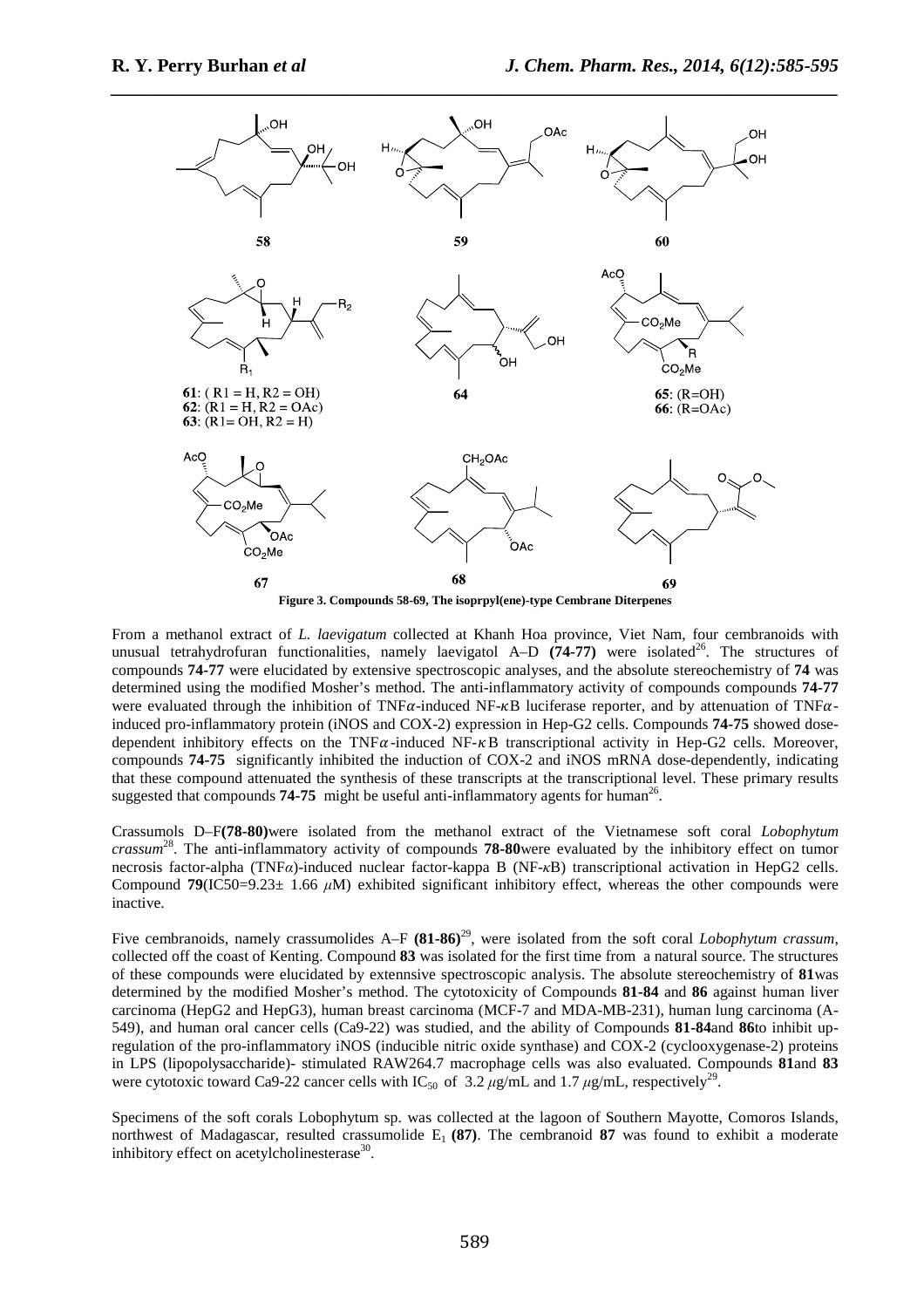

**Figure 4. Compounds 70-102, Cembranes Diterpenes with Furanidine Rings** 

101

102

 $100$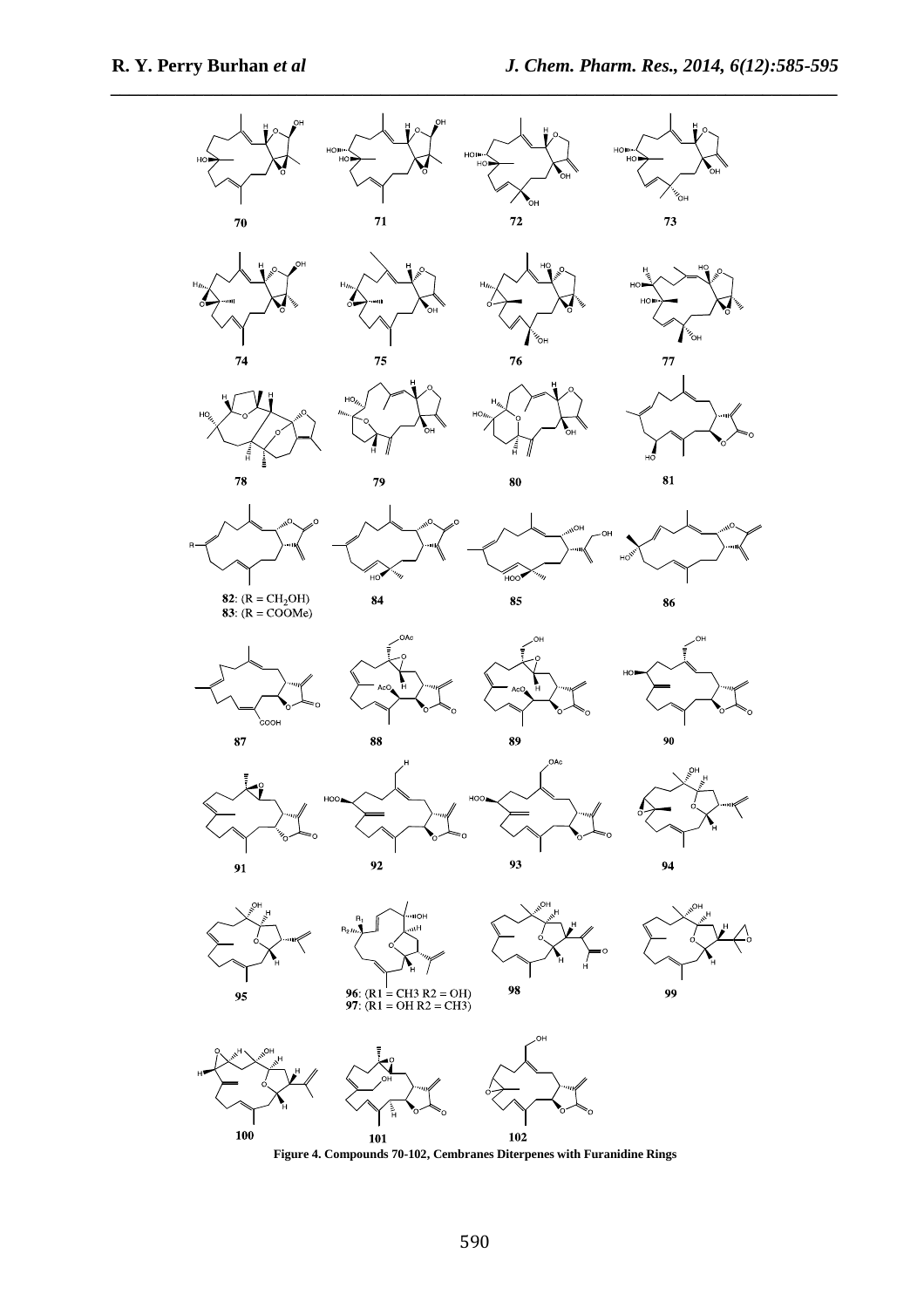Three metabolites, crassumolides G-I **(88-90)** were isolated from the ethyl acetate extract of *Lobophytum crassum*, collected by hand via scuba at Dongsha Atoll, located in northeastern South China Sea<sup>31</sup>. Compound 88 was discovered for the first time from natural sources. The structures of these compounds have been established by extensive spectroscopic analysis. The ability of compounds **88-90**to inhibit the expression of proinflammatory proteins iNOS (inducible nitric oxide synthase) and COX-2 (cyclooxygenase-2) in LPS (lipopolysaccharide) stimulated RAW 264.7 macrophage cells was evaluated in order to discover anti-inflammatory compounds. Compounds **88-90** were found to display significant in vitro anti-inflammatory activity in LPS-stimulated RAW264.7 macrophage cells by inhibiting the expression of the iNOS protein. Also, compounds **88-90**exhibited moderate activity to reduce the expression of COX-2.

*\_\_\_\_\_\_\_\_\_\_\_\_\_\_\_\_\_\_\_\_\_\_\_\_\_\_\_\_\_\_\_\_\_\_\_\_\_\_\_\_\_\_\_\_\_\_\_\_\_\_\_\_\_\_\_\_\_\_\_\_\_\_\_\_\_\_\_\_\_\_\_\_\_\_\_\_\_\_*

Chemical examination of a South China Sea soft coral *Lobophytum sp*. led to the isolation of three new αmethylene-γ-lactone-containing cembranoids, (1R\*,3R\*, 4R\*,14R\*,7E,11E)-3,4-epoxycembra-7,11,15(17)-trien-16,14-olide **(91)**, (1R\*,7S\*,14S\*,3E, 11E)-7-hydroperoxycembra-3,8(19),11,15(17)-tetraen-16,14-olide **(92)**, and (1R\*,7S\*,14S\*,3E,11E)-18-acetoxy-7-hydroperoxycembra-3,8(19),11,15(17)-tetraen-16,14-olide **(93)**<sup>32</sup>. The structures of compounds **91-93** were elucidated through extensive spectroscopic analysis, including 1D and 2D NMR data. Compounds **92**and **93**contain a rare hydroperoxyl group at C-7. Compounds **91-93**were found to show moderate cytotoxic activity against the selected tumor cell lines including SGC7901 (human gastric carcinoma), A549 (human lung epithelial carcinoma), MCF7 (human breast carcinoma), HCT116 (human colonic carcinoma), and B16 (mouse melanoma) with IC<sub>50</sub> values ranged from 1.2 to 8.6 µg/mL. Compounds 92and 93displayed moderate inhibition against the bacteria *S. aureus*and *S. pneumoniae*with inhibitory rates of around 90% at 20 µg/mL.

From Dongsha Atoll soft corals of the genus Lobophytum resulted four cembranoids, lobophylins A–D **(94-97)**<sup>34</sup>. The structures of compounds **94-97**were elucidated on the basis of extensive spectroscopic methods. Compounds **94-97**are rarely found cembranoids possessing a tetrahydrofuran moiety with a 3,14-ether linkage. The cytotoxicity of compounds **94-97**.against four human cancer cell lines was investigated, however, none of these was found to possess anti-cancer activity.

The chemical investigation of cultured octocoral *Lobophytum crassum* led to the discovery of three cembranoids, culobophylins A–C **(98-100)**<sup>35</sup>. The structures of compounds **98-100** were established by detailed spectroscopic analysis, including extensive examination of 2D NMR (1H–1H COSY, HMQC and HMBC) correlations. Compound **99**is rarely found in cembranoids possessing an isopropyl moiety with an epoxide group. The cytotoxicity of compounds **98-100**against human promyelocytic leukemia (HL60), human breast carcinoma (MDA-MB-231) and human colon adenocarcinoma (HCT-116 and DLD-1) cell lines was studied<sup>35</sup>. Compound **98**exhibited cytotoxicity against the HL60, MDA-MB-231, DLD-1 and HCT-116 cancer cell lines with IC<sub>50s</sub> of 3.0, 16.8, 4.6 and 16.3 µg/mL, respectively. Furthermore, compound **98**exhibited moderate to weak cytotoxic activity against HL60, DLD-1 and HCT-116 cancer cell lines (the IC50 values were 6.8, 16.2 and 16.7 µg/mL for HL60, DLD-1 and HCT-116, respectively). The ability of compounds **98-100**to inhibit the expression of the pro-inflammatory iNOS (inducible nitric oxide synthase) and COX-2 (cyclooxygenase-2) proteins in lipopolysaccharide (LPS)-stimulated RAW264.7 macrophage cells was also evaluated<sup>35</sup>. At a concentration of 10  $\mu$ M, compounds **98-100**did not inhibit COX-2 and iNOS proteins expression relative to the control cells stimulated with LPS only.

Two cembranoid named 19-hydroxy-sarcocrassolide **(101)** and 18-deacetyldeepoxy lobolide **(102)** also isolated from the Hainan Soft Coral *Lobophytum* sp<sup>37</sup>. The structures of 86-87, including relative stereochemistry, were elucidated by detailed analyses of spectroscopic data and by comparison with the data reported in literature. 19 hydroxy-sarcocrassolide **(101)** and 18-deacetyldeepoxy lobolide **(102)** were tested for cytotoxicity against human lung adenocarcinoma A-549 and human promyelocytic leukemia HL-60 tumor cell lines, but they were inactive at a concentration of 20 µg/mL.

# **2.1.5 Cembrane Diterpenes with**

Three novel cembrane diterpenoids, Decaryiols B–D **(103-105)**<sup>40</sup>, characterized by a bicyclic skeleton of the decaryiol-type, have been isolated from the Indonesian soft coral *Lobophytum sp.* The stereostructures of **103- 105**have been established through extensive NMR spectroscopic analysis, application of the modified Mosher method, and chemical conversion. **Compounds 103-105**have been evaluated for cell growth inhibitory activity against three different cell lines, H9c2 (cardiacmyoblasts), C6 (glioma), and HeLa (epithelial carcinoma). Compound 105was significantly significantly active against the C6 glioma cell line with  $IC_{50}$  value 40+3  $\mu$ M.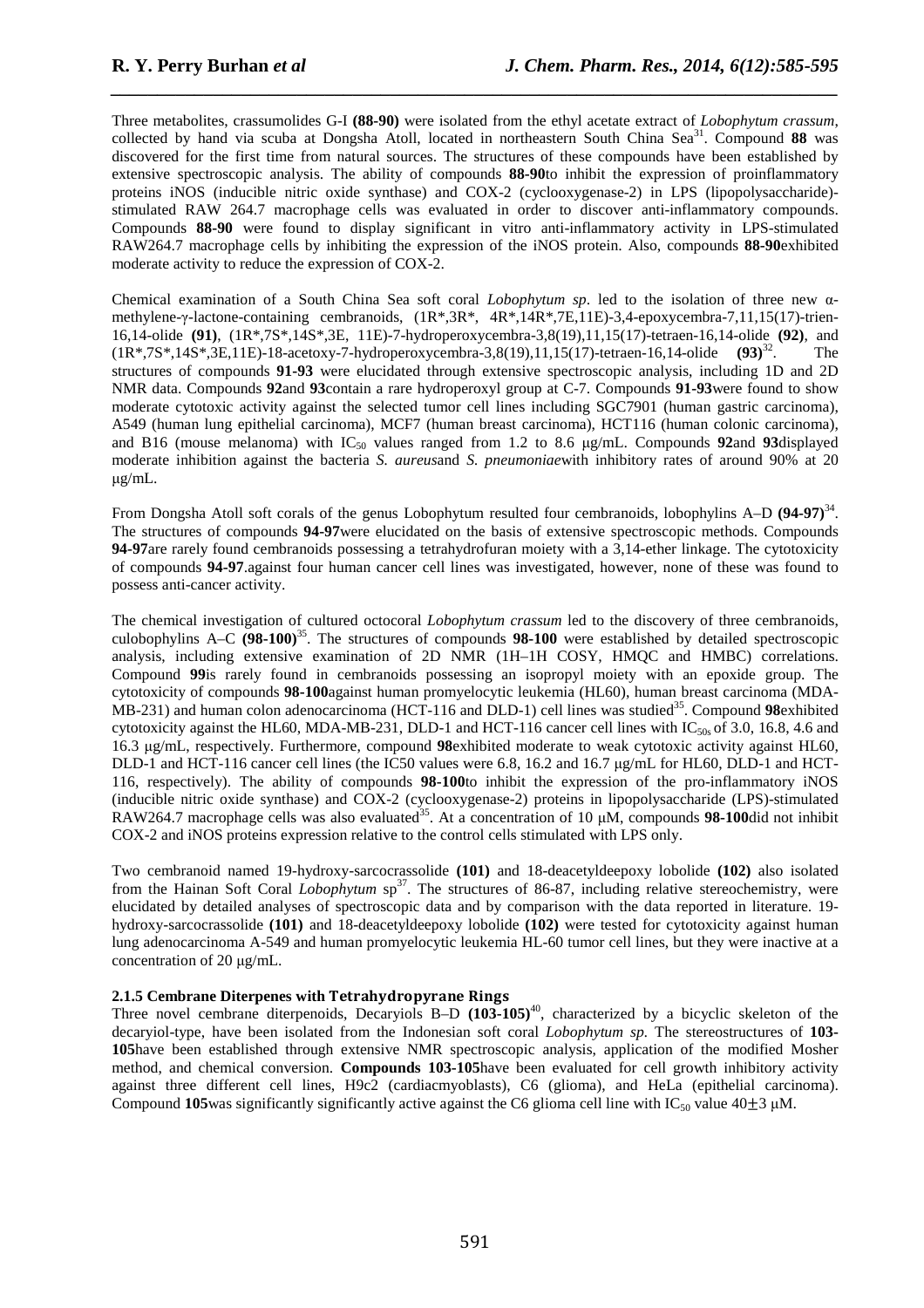

*\_\_\_\_\_\_\_\_\_\_\_\_\_\_\_\_\_\_\_\_\_\_\_\_\_\_\_\_\_\_\_\_\_\_\_\_\_\_\_\_\_\_\_\_\_\_\_\_\_\_\_\_\_\_\_\_\_\_\_\_\_\_\_\_\_\_\_\_\_\_\_\_\_\_\_\_\_\_*

**Figure 5. Compounds 103-105, Cembrane Diterpenes with Tetrahydropyrane Rings** 

#### **2.2. Non-Cembrane Diterpenes**

Two new prenylgermacrane-type diterpenoids, lobophytumins A **(106)** and B **(107)**, two new prenyleudesmanetype diterpenoids, lobophytumins C **(108)** and D **(109)**, and two new spatane-type diterpenoids, lobophytumins E **(110)**  and F (111), were isolated from the Hainan soft coral *Lobophytum cristatum* Tixier-Durivault<sup>41</sup>. Prenylgermacranetype<sup>42,43</sup> and prenyleudesmane-type<sup>44,45-47</sup> diterpenoids are quite rare in soft coral. While spatane-type diterpenes have been found only in brown algae previously<sup>48</sup>, this is the first reported isolation of spatane-type diterpenes from a soft coral source. Compounds **108-109**were examined for growth-inhibition activities in vitro toward human lung adenocarcinoma A-549 cells and human colon carcinoma HCT-116 cells. Compounds **108-109**showed weak cytotoxicity against the A-549 cell line with IC<sub>50</sub> values of 35.66±3.20 and 36.69± 5.11 µM, respectively. The IC<sub>50</sub> values of 3 and 4 against the HCT-116 cell line were  $37.10 \pm 3.49$  and  $35.74 \pm 4.63$  µM, respectively<sup>41</sup>.



**Figure 6. Compounds 106-115, Non-Cembrane Diterpenes** 

Lobocompactols A **(112)** and B **(113)** were isolated from the methanol extract of the soft corals *Lobophytum compactum*, The antioxidant capacity of compounds **112-113**was measured using an oxygen radical absorbance capacity (ORAC) assay. Compounds **101-102** showed moderate peroxyl radical-scavenging activities of 1.4 and 1.3  $\mu\rm\bar{M}$  Trolox equivalents, respectively, at a concentration of 5  $\mu\rm\bar{M}^{49}$ .

A new 10-membered-ring diterpene, Cyclolobatriene **(114)** were isolated from the Okinawan soft coral *Lobophytum pauciflorum*. Cyclolobatriene **(114)** is an additional example of rare prenylated germacrenes. Their structures were established by extensive NMR spectroscopic analyses. Cyclolobatriene (114) showed cytotoxic effect with IC<sub>50</sub> of 0.64  $\mu$ M against human epidermoid carcinoma A431 cells<sup>50</sup>.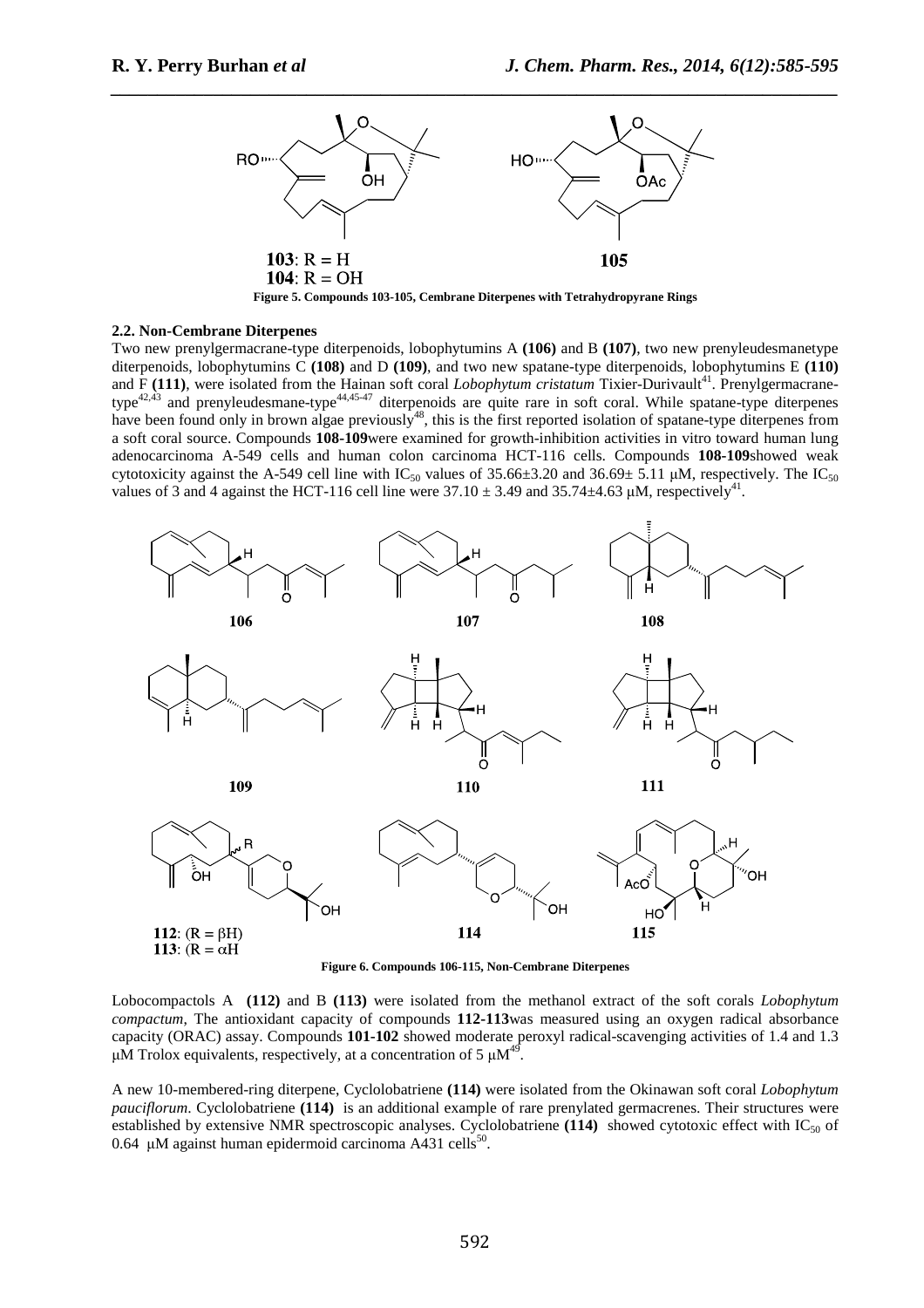

*\_\_\_\_\_\_\_\_\_\_\_\_\_\_\_\_\_\_\_\_\_\_\_\_\_\_\_\_\_\_\_\_\_\_\_\_\_\_\_\_\_\_\_\_\_\_\_\_\_\_\_\_\_\_\_\_\_\_\_\_\_\_\_\_\_\_\_\_\_\_\_\_\_\_\_\_\_\_*

**Figure 7.Compounds 116-141, Biscembranes** 

A new "monomeric" cembrane lobophytone T was isolated from from Soft Coral *Lobophytum pauciflorum.* The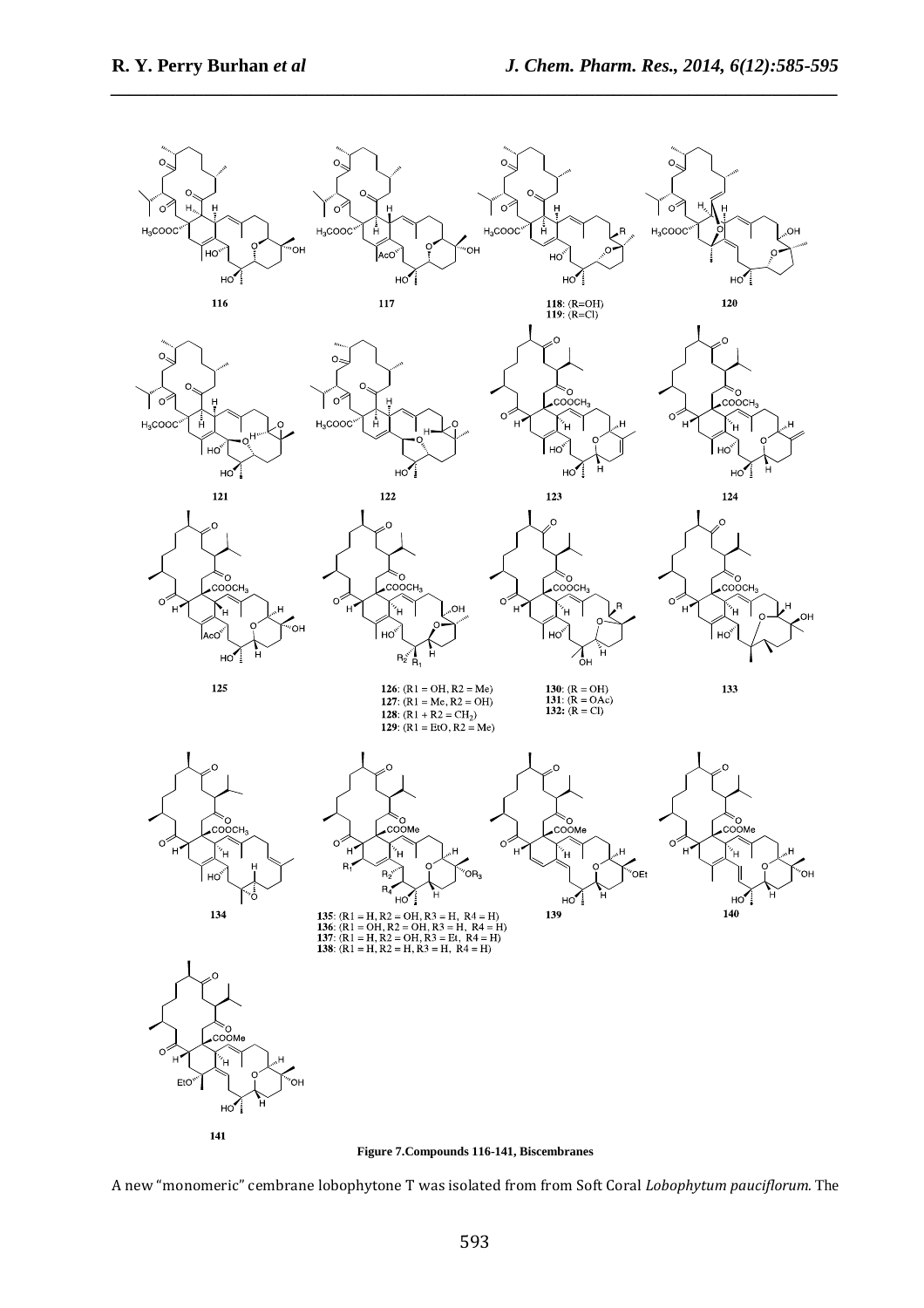antibiotic assay indicated that Compound **115**exhibited strong inhibition against *Staphylococcus aureus*, *S. pneumoniae*, and *Saccharomyces cerevisiae* with the inhibitory rates around 90% at 20 µg/mL.

*\_\_\_\_\_\_\_\_\_\_\_\_\_\_\_\_\_\_\_\_\_\_\_\_\_\_\_\_\_\_\_\_\_\_\_\_\_\_\_\_\_\_\_\_\_\_\_\_\_\_\_\_\_\_\_\_\_\_\_\_\_\_\_\_\_\_\_\_\_\_\_\_\_\_\_\_\_\_*

# **3. Biscembranes**

Biscembranoids are a family of marine natural products with anunusual structure pattern, which is featured by the tetraterpenoids with a 14–6–14-membered tricyclic backbone. The structural variation of biscembranes is frequentlyfound in ring C(mark ring C in the figure ), where the high oxygenation, and tri-, penta-, and hexaepoxy cyclization occurred. The plausible biogenetic pathway is assumed to involve a Diels-Alder cycloaddition of two cembranes, cembranoid diene and cembranoid dienophile<sup>52–59</sup>. Most biscembranoids have been isolated from coral genus *Sarcophyton* (*S. tortuosum, S. glaucum, S. latum, and S. elegans*). The soft coral *Lobophytum pauciflorum*  also contains a variety of biscembrane analogues, but they presented the structure pattern with antipodal Diels–Alder cycloaddition and were named isobiscembranoids. From 2010 to 2011,27 new biscembranoids were isolated from the chinese soft coras *Lobophytum pauciflorum*, named lobophytones A-S (116-134) and U-Z<sub>1</sub>(135 -141)<sup>51,60-62</sup>.All structures of the lobophytones were elucidated by interpretation of 1D and 2D NMR (COSY, HSQC, HMBC, and NOESY) spectroscopic data in association with MS and IR data.

Lobophytone A-S **(116-135)** and U-Z<sub>1</sub> **(136-141)**were tested against lipopolysaccharide (LPS)-induced nitric oxide (NO) release in mouse peritoneal macrophage. **Compounds 119**, **132**and **140**showed significant inhibition toward LPS-induced nitric oxide (NO) in mouse peritoneal macrophage with  $IC_{50}$  4.70  $\mu$ M, 2.8  $\mu$ M and 2.6  $\mu$ M, respectively.The antibiotic assay indicated that Compound **132** exhibited strong inhibition against *Staphylococcus aureus*, *S. pneumoniae*, and *Saccharomyces cerevisiae* with the inhibitory rates around 90% at 20 µg/mL. Compound 136exhibited significant inhibition against *S. aureus* (IC<sub>50</sub> = 18.7 $\pm$ 0.6 mm) and *S. pneumoniae* (IC<sub>50</sub> =  $19.8 \pm 0.8$  mm).

# **Acknowledgment**

We would like to thanks the Directorate General of Higher Education, Indonesian Ministry of National Education through the International Publication Research Grant. No. 07555.16/IT2.7/PN.01.00/2014.

#### **REFERENCES**

- [1] Y Shimizu. *Chem. Rev.,***1993**,93, 1685—1698.
- [2] P Radhika, VL Rao, H Laatsch. *Chem. Pharm. Bull.,***2004**,52,1345—1348.
- [3] SY Cheng, PW Chen, HP Chen,SK Wang, CY Duh. *Mar. Drugs.,***2011**,9*(8)*,1307-1318.
- [4] SK Wang, CY Duh, YC Wu, Y Wang, MC Cheng, K Soong, LS Fang. *J. Nat*. *Prod*.,**1992**,55, 1430–1435.
- [5] SJ Coval,RW Patton, JM Petrin, L James, ML Rothofsky, SL Lin, M Patel, JK Reed, AT McPhil, WRA Bishop. *Bioorg*. *Med*. *Chem*. *Lett*.,**1996**,6,909–912.
- [6] R Higuchi, T Miyamoto, K Yamada, T Komori. *Toxicon.,***1998**,36,1703–1705.
- [7] G F Matth̀e,. G M König, AD Wright. *J. Nat. Prod.,***1998**,61,237–240.
- [8] CY Duh,SK Wang, BT Huang, CF Dai. *J*. *Nat*. *Prod*.,**2000**,63, 884–885.
- [9] CH Chao, HC Hang, YC Wu, CK Lu,CF Dai, JH Sheu. *Chem*. *Pharm*. *Bull*.,**2007**,55, 1720–1723.
- [10] W Zhang, KKrohn, J Ding, ZH Miao, XH Zhou, SH Chen, G Pescitelli, P Salvadori,T Kurtan, YW Guo. *J*. *Nat*. *Prod*.,**2008**,71,961–966.
- [11] ST Lin, SK Wang, SY Cheng, CY Duh. *Org. Lett*.,2009,14,3012–3014.
- [12] SY Cheng, ZH Wen, SF Chiou, SK Wang, CH Hsu, CF Dai, MY Chiang, CY Duh. *Tetrahedron.,***2008**,64, 9698–9704.
- [13] SY Cheng, ZH Wen, SK Wang, SF Chiou,CH Hsu, CF Dai, CY Duh. *Bioorg. Med. Chem.,***2009**,17, 3763– 3769.
- [14] SY Cheng, ZH Wen, SF Chiou, SK Wang, CH Hsu, CF Dai, M YChiang, CY Duh. *J*. *Nat*. *Prod*.,**2009**,72,152– 155.
- [15] MA Rashid, KR Gustafson, MR Boyd. *J*. *Nat*. *Prod*.,**2000**,63, 531–533.
- [16] J WBlunt,BR Copp,RA Keyzers,M H Munro,MR Prinsep.*Nat Prod Rep*.,**2012**,29,144-222.
- [17] H Gross,S Kehraus, M Nett, GM König, W Beil, AD Wright. *Org Biomol Chem.,***2003**,1, 944-9.
- [18] JC Coll. *Chem Rev*.,**1992**,92, 613-631
- [19] LF Liang, YW Guo. *Chemistry and Biodiversity.*,**2013**,10,2161-2196.
- [20]JR Hanson. *Nat Prod Rep.,***2009**,26,1156—1171.
- [21]LT Wang, SK Wang, K Soong, CY Duh. *Chem. Pharm. Bull.,***2007**,55,766—770.
- [22]SK Wang, CY Duh. *Mar. Drugs*, **2012**,10,306-318.
- [23]SH Chen, YW Guo, G Cimino. *Helv. Chim. Acta.,***2008**,91,873-881.

[24]NP Thao, BTT Luyen, NTT Ngan, SB Song, NX Cuong, NH Nam, PV Kiem, YH Kim, CV Minh. *Bioorg*. *Med*. *Chem*. *Lett*.,**2014**,24,228–232